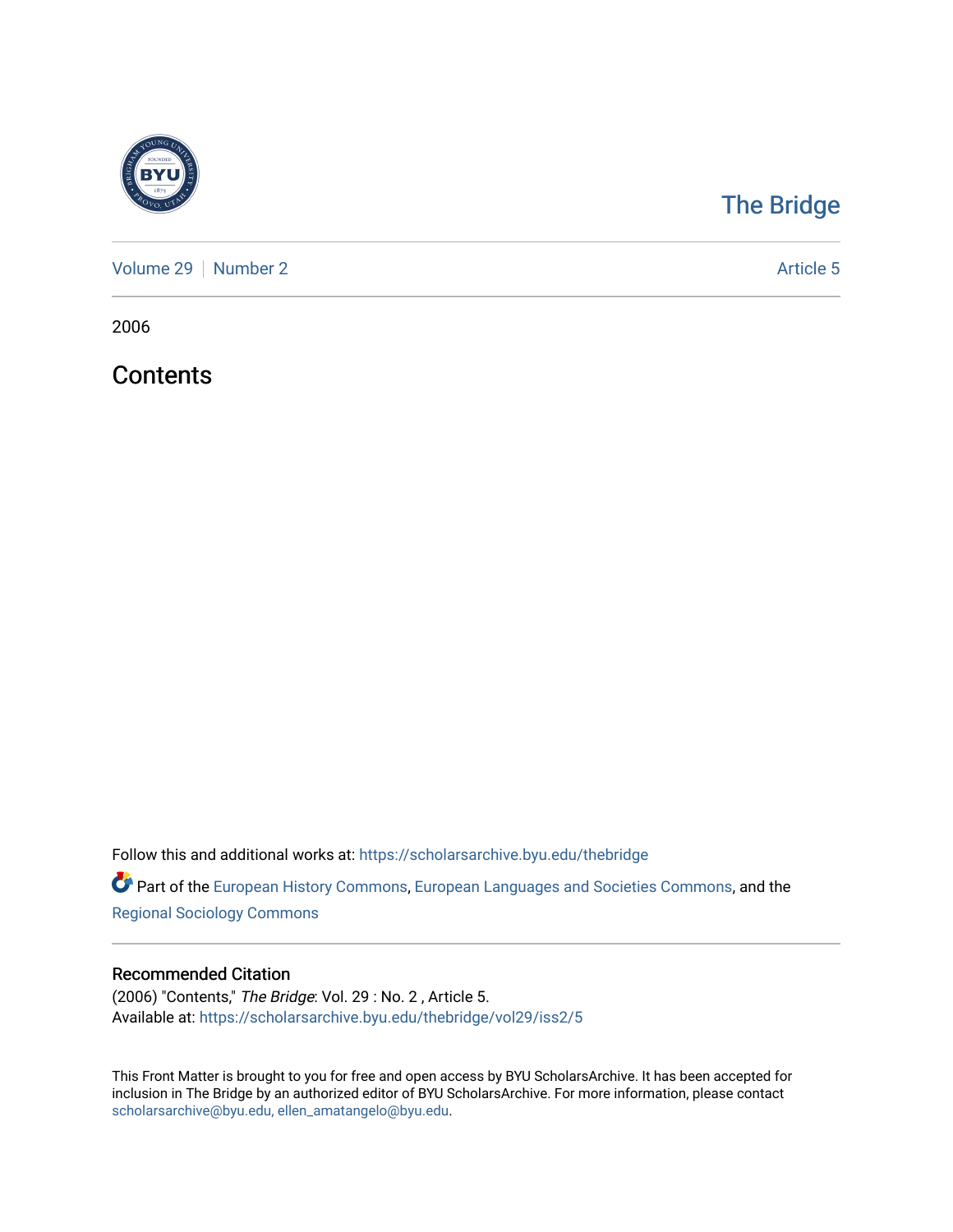# **The Bridge**

Journal of the Danish American Heritage Society Volume 29, Number 2, 2006

## **Table of Contents**

| Foreword                                                                                                                                                      |    |
|---------------------------------------------------------------------------------------------------------------------------------------------------------------|----|
|                                                                                                                                                               | 18 |
| her Tabs of Trou Tark Hotel Fans Esta<br><b>Opening Remarks</b>                                                                                               |    |
|                                                                                                                                                               | 20 |
|                                                                                                                                                               | 22 |
| <b>Karen Blixen</b>                                                                                                                                           |    |
| Picturing Karen Blixen-Artist, Charlatan, Heretic, and<br>Iconoclast: European Storyteller in the American Marketplace                                        | 25 |
| dinamas) ledok) bra vrolondsti dalo<br>Linda Donelson<br>Karen Blixen: The Quintessential Dane<br>ancol thinnd three men law sh                               | 42 |
| <b>Danish Immigration</b>                                                                                                                                     |    |
| Inga Wiehl<br>The Greater Challenge: Staying Home or Emigrating                                                                                               | 52 |
| Lynn Henrichsen, George Bailey and Jacob Huckaby<br>English-Language Learning and Native-Language Mainte-<br>nance among Danish Immigrants To Utah, 1850-1930 | 62 |
| <b>Danish-American History</b>                                                                                                                                |    |
| <b>A Publishment P.R. Strikers</b><br>Avis E. Jorgenson<br>Matie's Dagbog (Diary)                                                                             | 92 |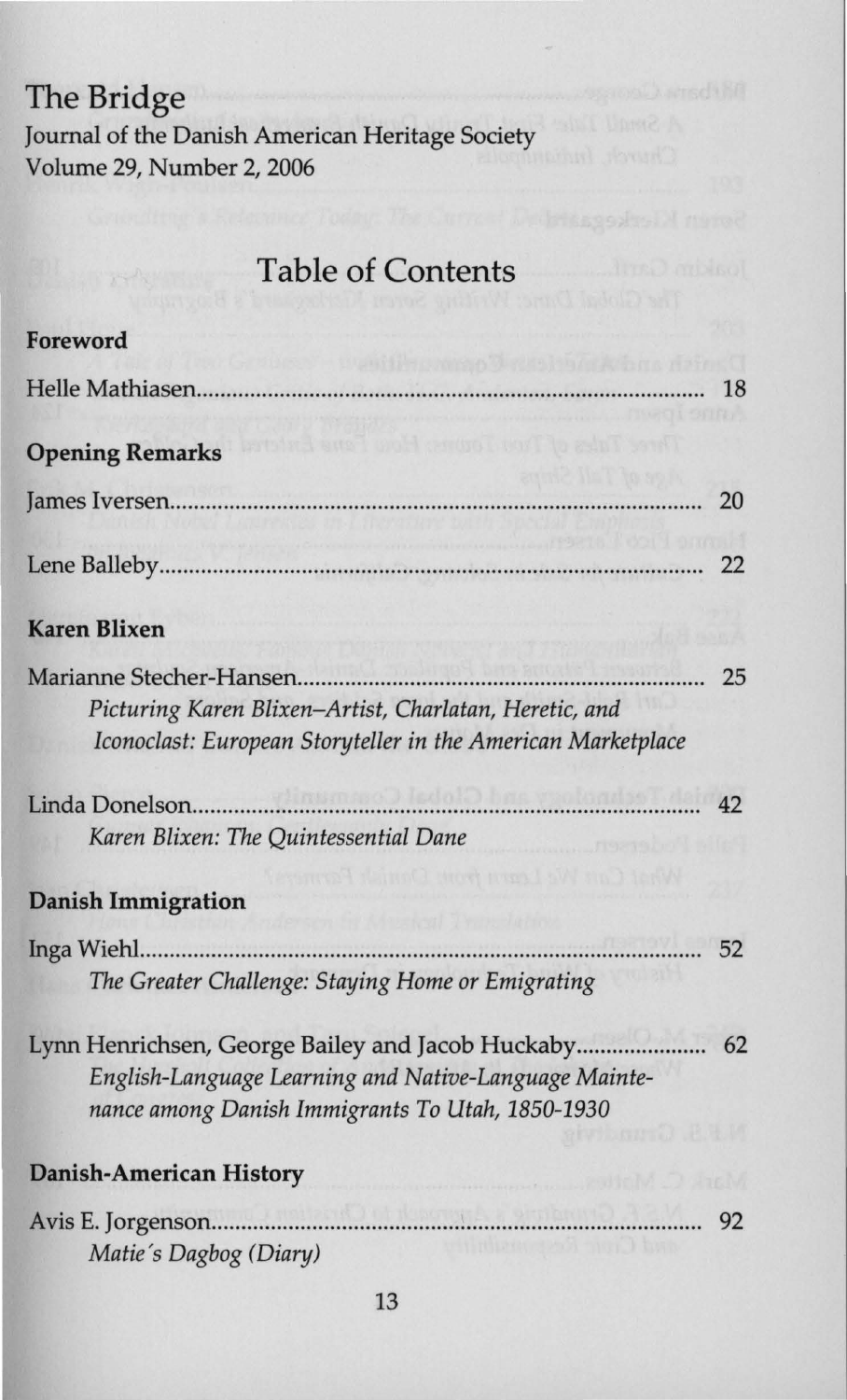| Barbara George<br>A Small Tale: First Trinity Danish Evangelical Lutheran<br>Church, Indianapolis                                            | 97  |
|----------------------------------------------------------------------------------------------------------------------------------------------|-----|
| <b>Søren Kierkegaard</b>                                                                                                                     |     |
| Joakim Garff<br>The Global Dane: Writing Søren Kierkegaard's Biography                                                                       | 109 |
| <b>Danish and American Communities</b>                                                                                                       |     |
| Anne Ipsen<br>Three Tales of Two Towns: How Fanø Entered the Golden<br>Age of Tall Ships                                                     | 124 |
| Hanne Pico Larsen<br>Culture for Sale in Solvang, California                                                                                 | 130 |
| .<br>Between Patrons and Populace: Danish-American Sculptor<br>Carl Rohl-Smith and the Iowa Soldiers' and Sailors'<br>Monument in Des Moines | 140 |
| <b>Danish Technology and Global Community</b>                                                                                                |     |
| What Can We Learn from Danish Farmers?<br>nockan mont deem                                                                                   | 149 |
| History of Wind Technology in Denmark                                                                                                        | 152 |
| Whose Memory Is It, After All?                                                                                                               | 160 |
| N.F.S. Grundtvig                                                                                                                             |     |
| Mark C. Mattes<br>N.S.F. Grundtvig's Approach to Christian Community<br>and Civic Responsibility                                             | 169 |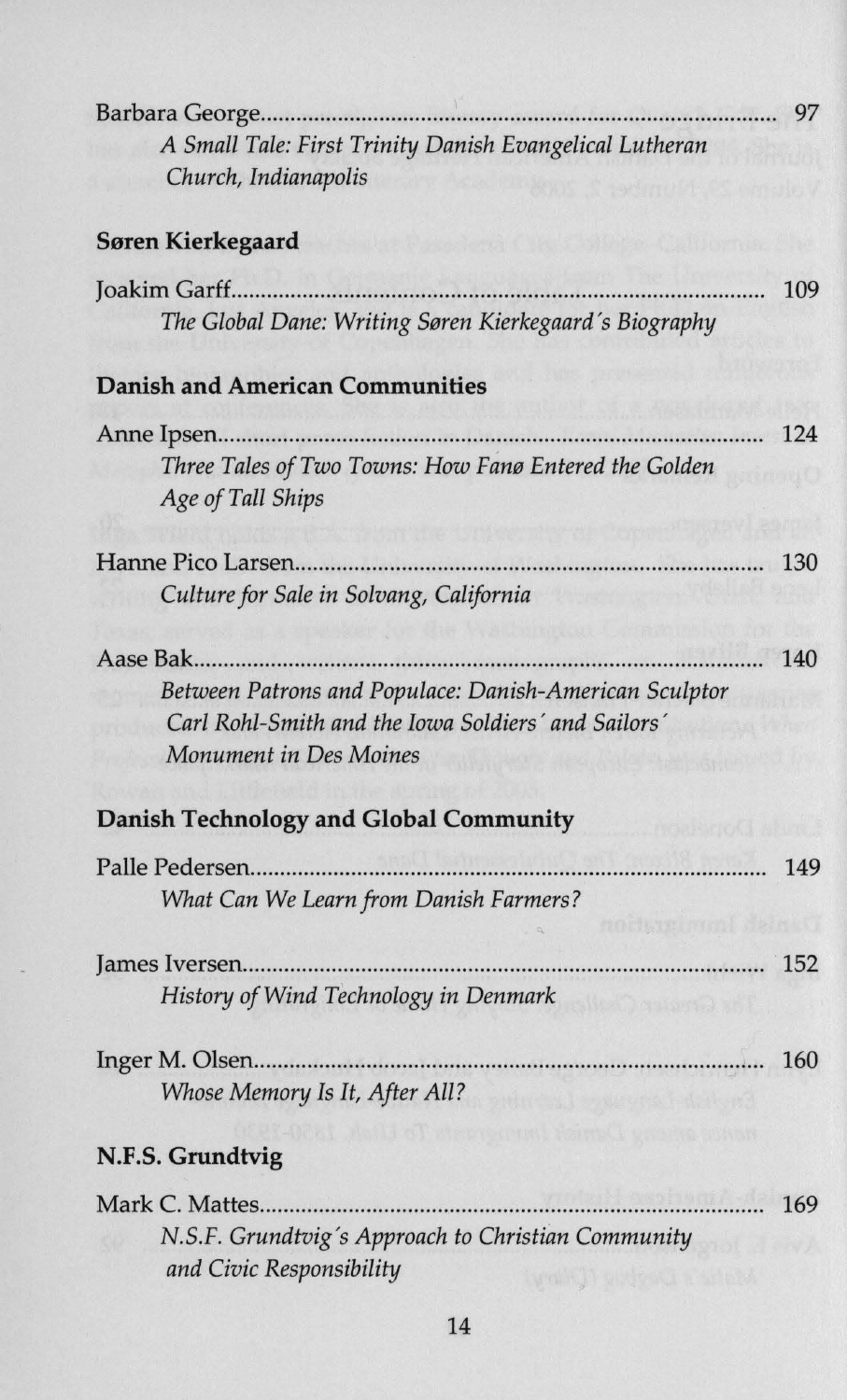| Thorvald Hansen                                                                                                                                                                         | 184 |
|-----------------------------------------------------------------------------------------------------------------------------------------------------------------------------------------|-----|
| Grundtvigianism in America                                                                                                                                                              |     |
| Henrik Wigh-Poulsen<br>Grundtvig's Relevance Today: The Current Debate                                                                                                                  | 193 |
| <b>Danish Literature</b><br>mik in trinvk mytel? A meen                                                                                                                                 |     |
| Poul Houe<br>A Tale of Two Geniuses - with Opposing Views of Tales -<br>and an Ingenious Critic of Both: H.C. Andersen, Søren<br>Kierkegaard and Georg Brandes<br>correction on 54 will | 203 |
| Erik M. Christensen<br>Danish Nobel Laureates in Literature with Special Emphasis<br>on Johannes V. Jensen                                                                              | 215 |
| Merete von Eyben<br>Karen Michaëlis: Famous Danish Novelist and Humanitarian<br>Rebel with a Cause                                                                                      | 222 |
| Danish Musical Culture Around the Globe                                                                                                                                                 |     |
| Gunnar Johansen: Gentlemanly Dane                                                                                                                                                       | 230 |
| Hans Christian Andersen in Musical Translation                                                                                                                                          | 237 |
| <b>Hans Christian Andersen</b>                                                                                                                                                          |     |
| Kristi Planck Johnson and Taru Spiegel<br>The Hersholt Collection of Anderseniana at The Library<br>of Congress                                                                         | 247 |
|                                                                                                                                                                                         |     |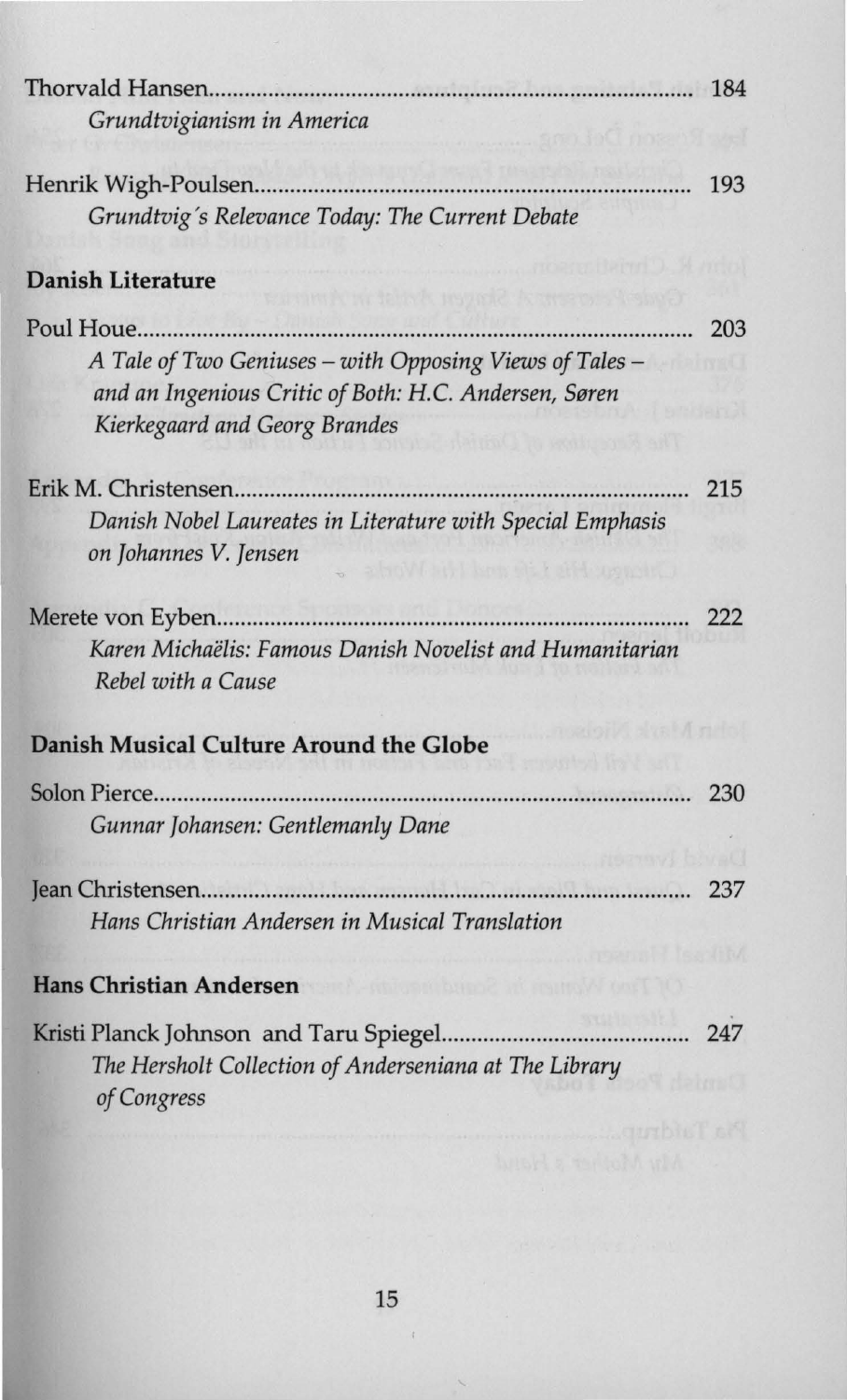### **Danish Painting and Sculpture**

| Christian Petersen: From Denmark to the New Deal to<br>Campus Sculptor<br>under Inspiration & a namibut                            |     |
|------------------------------------------------------------------------------------------------------------------------------------|-----|
| Gyde-Petersen: A Skagen Artist in America                                                                                          | 264 |
| Danish-American Literature                                                                                                         |     |
| hack, D.H.: Stoff to nurrely such substitute for last<br>Kristine J. Anderson<br>The Reception of Danish Science Fiction in the US | 278 |
| The Danish-American Poet and Writer Anton Kvist from<br>Chicago: His Life and His Works                                            | 295 |
| The Fiction of Enok Mortensen                                                                                                      | 303 |
| The Veil between Fact and Fiction in the Novels of Kristian<br>Østergaard<br>ment, where we have been what there                   | 309 |
| David Iversen<br>Quest and Place in Carl Hansen and Hans Christian Andersen                                                        | 320 |
| Mikael Hansen<br>Of Two Women in Scandinavian-American Immigrant<br>Literature<br><b>Danish Poets Today</b>                        | 337 |
| Pia Tafdrup<br>My Mother's Hand                                                                                                    | 346 |